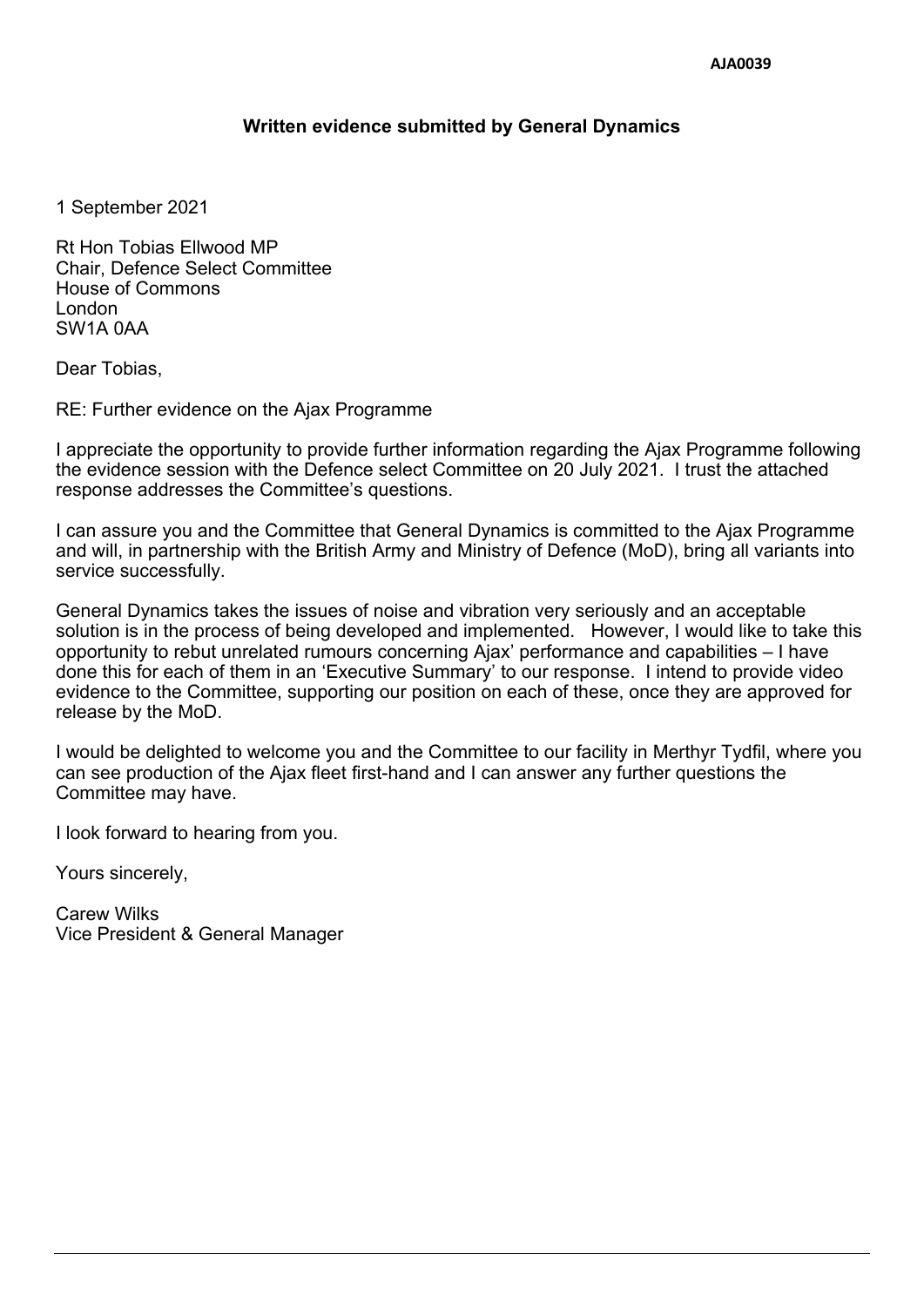## **Executive Summary**

- General Dynamics Land Systems–UK (GDLS–UK), along with the General Dynamics Corporation, is fullycommitted to the Ajax Programme and to our ongoing role in supporting the British Armed Forces from our UK facilities, supported by our extensive UK-based supply chain.
- GDLS–UK recognises Ajax is a transformational capability for the British Army, and that the Ajax fleet is the spearhead platform for its modernisation plans. GDLS–UK will deliver Ajax into service successfully and ensure it provides the best-in-class capability required by the British Army to provide manned battlefield reconnaissance.
- 20 per cent of the Ajax fleet are built and have been delivered, or are pending delivery, to the British Army; a further 30 vehicles are undergoing Assembly, Integration and Test (AIT) in Merthyr Tydfil and 50 per cent of the 589 hulls are built. 25 vehicles across the six Ajax variants were delivered to the British Army in June 2021.
- GDLS–UK categorically refutes recent media and online speculation and rumour concerning Ajax and its performance.
- In short:
	- $\circ$  AJAX can fire its CT40mm Cannon on the move against static and moving targets, and has demonstrated this successfully with a high level of accuracy;
	- $\circ$  All Ajax variants can safely drive up to its maximum speed of 70kph;
	- o All Ajax variants successfully operate over all terrain and obstacles, including reverse step climb in excess of 75cm;
	- o The AJAX variant hull and turret do not crack when firing the CT40 Cannon and there are no wider turret issues;
	- $\circ$  All Ajax variants meet the specified Ministry of Defence (MoD) requirements to be safely transported by air, land and sea;
	- $\circ$  Noise and vibration injuries were not raised with GDLS–UK prior to autumn 2020;
	- o GDLS–UK employees have reported no injuries regarding excessive noise and vibration on the production-standard Ajax fleet during trials;
	- $\circ$  The first 25 vehicles across all variants were delivered to the British Army in June 2021, including the necessary training equipment and logistics support, in preparation for the MoD to declare Initial Operating Capability (IOC).
- Following concerns raised on noise and vibration, GDLS-UK is working collaboratively with the Ministry of Defence (MoD) and British Army to undertake a detailed review of all aspects of the system, including the suitability, performance and integration of the MoD supplied audio equipment and hearing protection, to identify the causes of these concerns and potential improvements. GDLS–UK does not anticipate that any significant system or chassis modifications are required to address feedback on noise and vibration raised by vehicle Users. Noise and vibration are characteristics of all tracked Armoured Fighting Vehicles (AFVs), and have been mitigated by design to levels consistent with other similar AFVs and at levels that are within safe limits for the mission profile specified when operated with appropriate protective equipment and procedures.
- GDLS–UK will deliver the Ajax Programme defined contract requirements within the agreed firm-price, which has remained the same since the production contract was awarded in September 2014.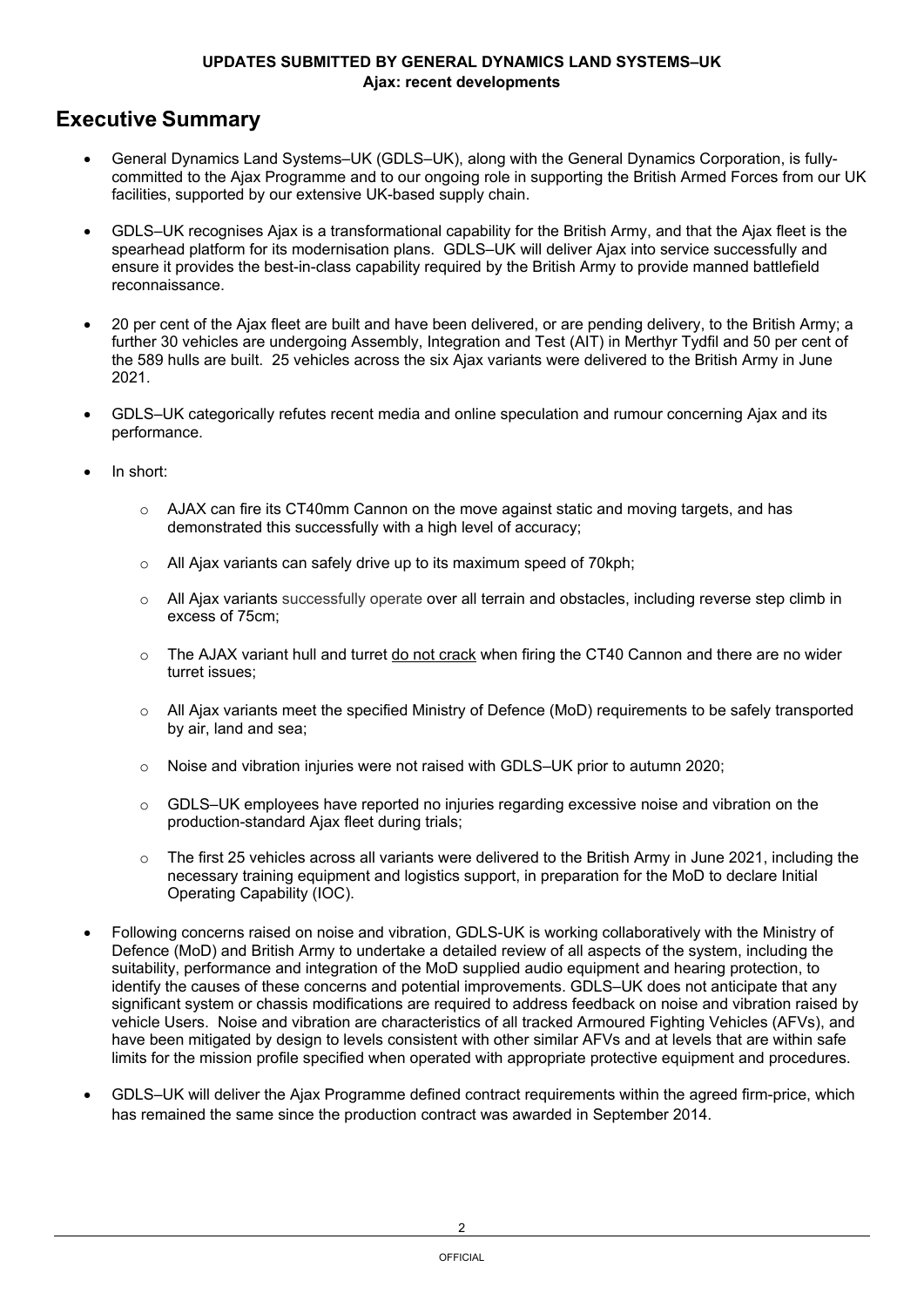# **Defence Select Committee Follow-up Questions**

## 1. Further information on the 2019 recast agreement, including details of the issues addressed by the recast **and the new requirement introduced to which Mr Wilks referred. (Q1)**

Given the concurrency of the development and production phases of the Ajax Programme, there was a need to address requirements and other challenges at the 2019 Recast Agreement between GDLS–UK and the Ministry of Defence. At Recast, the following issues and new requirements were addressed:

- Introduction of Capability Drops to incrementally introduce contracted capabilities across all Ajax variants
- Updating requirements to align with Capability Drops
- Updating the Bowman C4I system across all Ajax variants to BCIP 5.6 at Capability Drop 3
- Incorporation of the latest CT40mm cannon baseline

#### **2. What is General Dynamics estimate of the most optimistic and worst-case timings of IOC and subsequent stages of the programme being achieved? (Q25-31)**

GDLS–UK has delivered (in June 2021) the 25 vehicles required for IOC, plus the necessary training equipment and logistics support. The MoD is responsible for declaring IOC. The timings for subsequent stages are determined jointly with the MoD.

## **3. Additional information on the "contractual incentives and penalties" if the programme is delivered late (Q27)**

The detailed Terms and Conditions of the contract for the Ajax Programme are commercially sensitive, but do include incentive measures consistent with other MoD contracts.

## **4. Further information on when General Dynamics became aware of noise and vibration concerns (including clarification of the information held in 2010, 2017 and 2020)? (Q33-40)**

The management of noise and vibration characteristics is a routine aspect of the system engineering design process for tracked Armoured Fighting Vehicles such as Ajax. GDLS–UK refutes allegations that the company was aware of anything other than regular noise and vibration reports regarding Ajax prior to spring 2020. Concerns raised by MoD users about noise and vibration effects were relayed to GDLS–UK by the MoD in autumn 2020.

## **5. Further information on the "number of vibration sources on the platform". (Q40)**

- Do you consider the weight of the Ajax vehicles to be a contributory factor to the noise and vibration *problems?*
- *Are noise and vibration issues being experienced on all variants of the Ajax fleet?*

The control of noise and vibration has been considered throughout the design process for all Ajax variants.

GDLS–UK do not consider weight as a driving factor of noise and vibration concerns raised by the User.

#### 6. Further information on the "mitigations to the issues that have been identified on noise and vibration" and **how these will be embedded on the platform (Q53)**

- *Further information on the Mara trials "to identify mitigations and to confirm the improvements, which we will embody on to our production vehicles for delivery to the Army".*
- *Clarification on the process for MoD and Army testing and acceptance of the mitigations and improvements.*

Working with partners, GDLS–UK is evaluating potential modifications in crew station design to improve fightability across all variants, which are currently undergoing validation following trials of design concepts prior to joint approval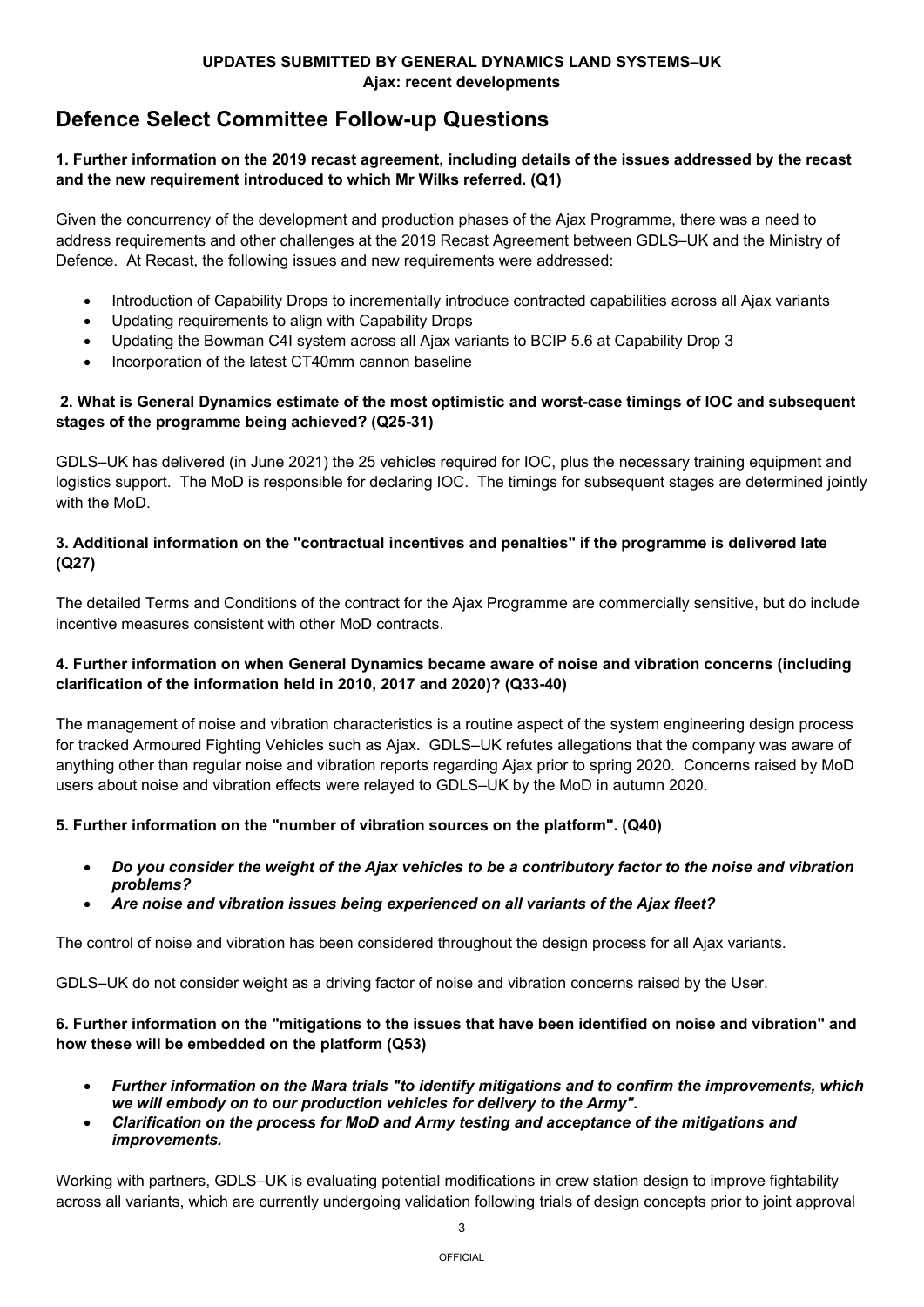and potential embodiment. These trials indicate that reduced levels of vibration can be achieved in the crew positions, potentially enhancing the fightability of the Ajax vehicles, whilst continuing to remain within health and safety legislation limits.

In regards noise, GDLS-UK is working collaboratively with the MoD and British Army to undertake a detailed review of all aspects of the system, including the suitability, performance and integration of the MoD supplied audio equipment and hearing protection.

## **7. Further information on any problems with the turret and firing on the move (Q61-66)**

No turret issues have been identified on AJAX. GDLS–UK has fired more than 4,000 40mm cannon rounds during extensive live fire trials, including against moving targets and from a moving vehicle. Recent trials of AJAX firing on the move proved successful, demonstrating the high performance of the lethality system. GDLS–UK is confident in the turret design.

#### **8. General Dynamics response to the NAO's concerns on the Morpheus programme and what measures have been taken to address them, particularly with reference to its impact on the Ajax programme (Q66-72)**

General Dynamics Mission Systems is working with the Authority to complete the Transition Partner (TP) contract for Morpheus, which is part of MoD's broader Land Environment Tactical Communications and Information Systems (LE TacCIS) programme. General Dynamics is not the contractor for Morpheus, although is working constructively with the Authority on a TP contract extension, which is currently going through Authority approvals.

The TP contract, also known as EvO or Evolve to Open, is the first part of the Morpheus programme. It was signed in April 2017 for £330M and will deliver an open architecture system to support the future competitive phases of Morpheus. Under this contract, the MoD (not General Dynamics) will own the intellectual property arising from the contract, which will allow the MoD to become *de facto* prime, avoiding vendor lock-in and enabling the MoD to drive value by competing the development, upgrading and augmentation of individual elements of the Morpheus system. General Dynamics understand that the MoD's strategy in those future phases will include tendering for new radios, and this does not form part of the TP contract with General Dynamics.

The current Bowman BCIP 5.6 system is intended to be replaced by Morpheus across the vehicle fleet (as well as the dismounted soldier fits), although the timing of such replacement will be determined by the MoD in line with the relevant vehicle programme schedules, including Ajax. The Morpheus hardware being delivered by the TP contract is designed to simplify the BCIP 5.6-to-Morpheus upgrade with a so-called "Box-off, Box-on" approach. This is something that has been successfully demonstrated on a number of first-of-type vehicles, thereby allowing faster and more cost-effective updating of the vehicle fleet.

#### 9. Details of General Dynamics investment in the Ajax programme (in addition to the £40million investment in **Merthyr Tydfil) (Q79)**

In connection with the Ajax Programme, General Dynamics Land Systems (GDLS) has invested an aggregate of approximately £298 million through capital investment, carrying costs for inventory on the balance sheet and GDfunded expenditures for programme development and production to date.

The Committee is already aware of the specific £40m capital investment into our two South Wales facilities. establishing a Centre of Excellence for Armoured Fighting Vehicle Design and Development and a Production Centre of Excellence for AFV Assembly, Integration and Test (AIT).

GDLS–UK provides the full life-cycle of AFV capabilities, based in the UK, rebuilding a national capability for AFV design and manufacture which had atrophied for over 30 years. This included the following enterprise wide capabilities:

 **Armoured Vehicles Design and System Integration Laboratory:** our Centre of Excellence for AFV Design and Development, based in Oakdale in South Wales, is an engineering hub with a large team of highly-skilled engineers across all disciplines relevant for the modern digital armoured vehicles, including system engineering, software, survivability, lethality, and other unique armoured vehicles engineering skills. This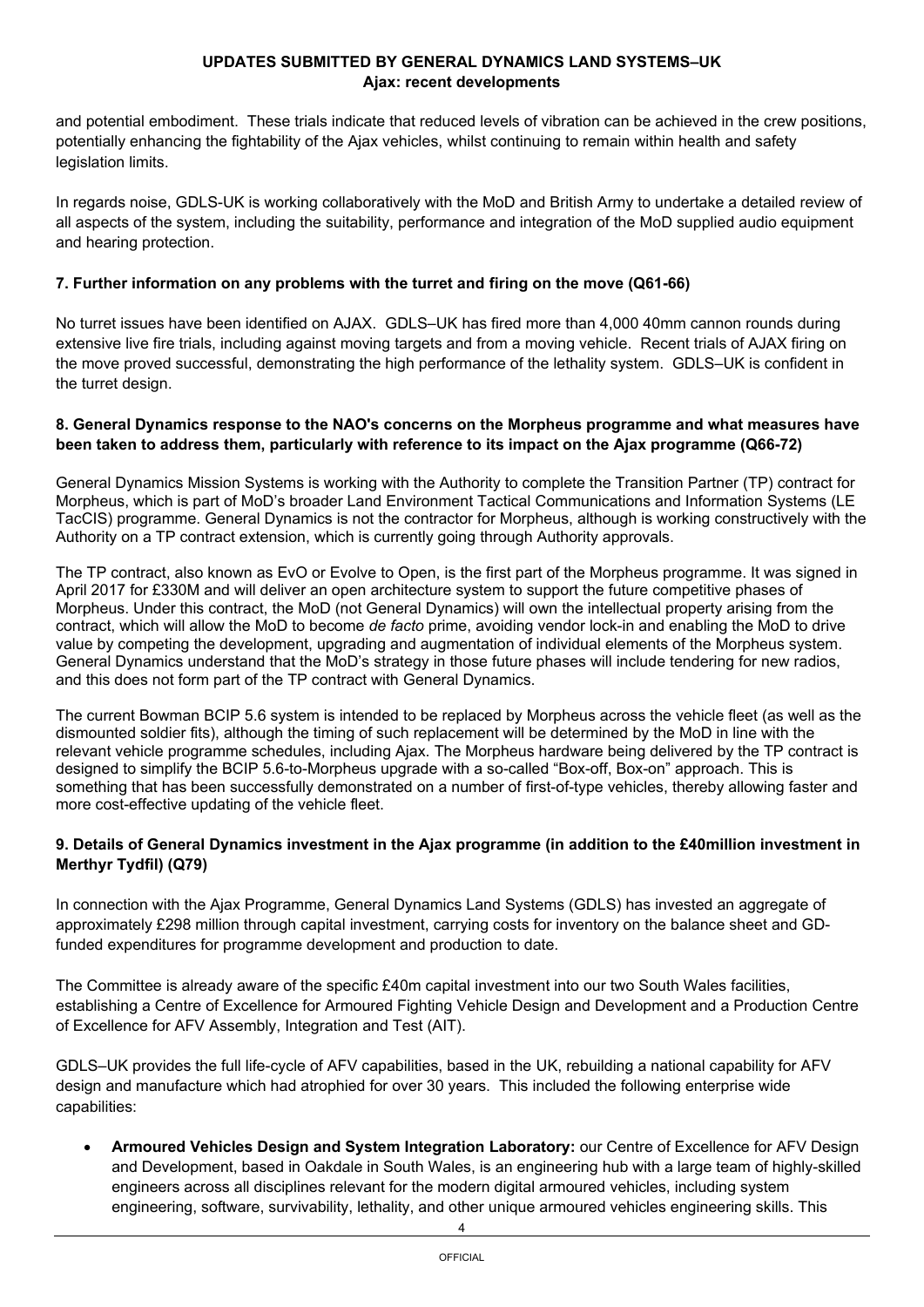design capability is enabled by a modern purpose built Systems Integration Laboratory, which is unique to modern digital armoured vehicles and essential for the system level design, validation, and through-life sustainment.

- **Armoured Vehicles Production:** at Merthyr Tydfil, we are able to undertake the assembly, integration and test of armoured vehicles, with a site that has been designed to handle all armoured vehicles up to the weight of a Main Battle Tank, like Challenger 2, and includes a newly-built test track with ancillary capabilities, along with space for further expansion.
- **Through-Life Capability Management:** investment in both traditional Sustainment (spares and repairs etc) and the through-life Capability Growth that digital AFVs facilitate, with their digital architectures, including undertaking Research and Development to support these activities.
- **Supply Chain Development:** GDLS-UK has built a strategic supplier team for armoured vehicles manufacture to select and manage the key suppliers needed for the Ajax armoured vehicles programme. This has resulted in the development of a mature supplier base to support the programme.
- **Employment:** through this supply chain expertise, the Ajax Programme currently supports 4,100 direct jobs across more than 230 UK-based companies, with UK programme content at 65-70% of total contract spend. On a conservative estimate, GDLS–UK supports a further 8,000 indirect jobs through its activities on the Ajax Programme.
- **Skills development:** GDLS–UK has worked hard to support the re-creation of a UK-based AFV industry and the necessary skillsets that had atrophied in the UK in the early 2000s. GDLS–UK has invested significant resources into providing skills training to its own employees, including embedding engineers (funded by GDLS–UK) to help train and support those small-and-medium-sized enterprises (SMEs) in its supply chain, as well as creating graduate and apprenticeship schemes to train the next generation of engineers.

In addition, at our General Dynamics UK Mission System's Oakdale facility in South Wales, the company develop and deliver the Bowman system that provides secure radio, telephone, intercom and tactical internet services to more than 18,000 platforms, including all Land vehicles (including armoured vehicles), helicopters, naval vessels, landing craft and fixed HQ buildings.

## **10. Information on General Dynamics net profit on the Ajax contract (Q85)**

Net profit is commercially sensitive and, accordingly, GDLS-UK is not able to provide this information without harm to its competitive position. As a reminder, GDLS–UK will deliver the Ajax Programme and all agreed deliverables under a firm-price contract of £4.62bn (excluding VAT) for the defined contract requirements.

## **11. Further information on the integration of Brimstone onto Ajax variants (Q92-93)**

GDLS–UK has worked with MBDA to develop a concept demonstrator highlighting Ajax' ability to provide an Overwatch (Anti-Tank Guided Weapon) capability. GDLS–UK will be displaying this concept demonstrator at DSEI 2021, which is taking place on 14 – 17 September 2021 at the London ExCeL Centre.

Whilst the MoD has expressed a general interest about integrating Anti-Tank Guided Weapons on its future AFVs, there is no extant requirement that GDLS–UK is aware of or ongoing conversations with GDLS–UK regarding this potential capability enhancement for Ajax.

## 12. Information on the number and type of injuries sustained by General Dynamics staff during Ajax testing **(see Surgeon General's answer to Q149)**

More than 50 full-time trials personnel have operated the Ajax fleet during trials spanning January 2016 to present. As a result of GDLS–UK's robust safety protocols and risk assessments, all trials are conducted within the legislatively